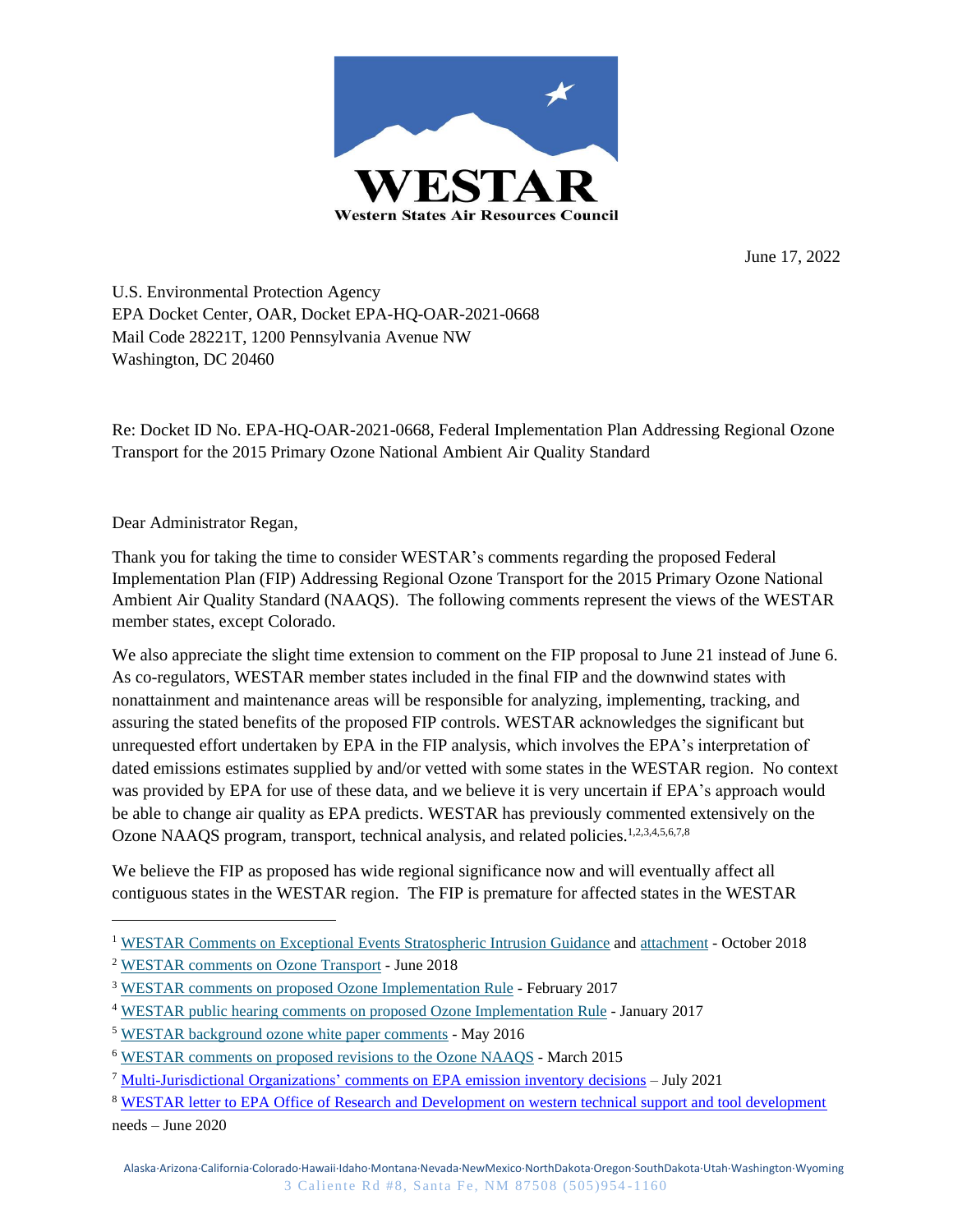region as EPA has never consulted or discussed with western states participation by our states in the 25 year history of EPA-mandated regional oxides of Nitrogen (NOx) controls programs. This FIP was proposed with no prior consultations with respect to the programmatic approach and additional implementation effort it would require of states.

### Deficiencies in EPA's approach for the West

The FIP proposes to dramatically expand the Cross-State Air Pollution Rule (CSAPR) region spatially, but not in a contiguous manner, to include fossil-fueled Electrical Generating Units (EGUs) operating in the Western Electrical Interconnection that are not associated with the Texas or Eastern Interconnections 9 , which were the affected interconnects of previous EPA regional stationary source NOx control programs. The emissions trading program proposed in this FIP crosses the separate interconnections' boundaries, even though electricity production and distribution are contained and managed within an interconnection. The effect of EPA's proposal is that a ton traded from a fossil-fueled EGU in an affected WESTAR region state to the East or Texas, or vice-versa, would result in air quality changes and operational costs not benefiting the impacted ozone monitoring sites in the West, the East, or Texas, depending on how the traded tons flow, and confuse or cloud EPA's proposed remedy for interstate transport from EGU sources. The litigation deadline EPA is pointing to for turnaround time on this FIP action is not for the WESTAR region. The FIP expansion of the regional NOx programmatic approach to include selected non-EGU industrial sources is also new for the whole country. In the West, adding more emissions reduction programs for states as directed by EPA may not be the most effective way to reduce interstate transport of ozone precursors to address implementation requirements for the 2015 NAAQS.

# Deficiencies in FIP design

We believe clean air is essential for strong communities and superior quality of life<sup>10</sup>. Air quality in the WESTAR region is influenced by both human activities and natural phenomena. Baseline air quality and the sources of impacts to that baseline differ based on local industry, geography, population, meteorology, and other state or regional conditions. Across the West, high elevations, extreme variations in topography, vast landscapes, and variable weather patterns influence air quality. The West is also disproportionately affected by wildfires, high wind dust events, volcanic activity, and international transport of pollutants. Pollutant sources, methods of dispersion, and types of affected areas in the West are quite different from those in the eastern United States. The WESTAR region is complex in terms of air quality regulatory jurisdictions with interlinked responsibilities. In addition, a vast amount of the region are federal lands and federal agencies, including EPA, have primary responsibility to manage and control air pollution sources on those lands and from sectors the Clean Air Act has reserved for federal control. The West needs additional and ongoing research on background, interstate, and international ozone. This research should be transparent, comprehensive, and coordinated with state air quality agencies and regional organizations. With this added information, EPA should reconsider the one percent threshold for significant contribution for interstate ozone transport obligations such as applied in the proposed FIP.

We strongly support improvements to ozone and related air quality indicators across the WESTAR region at both urban and rural locations. The proposed FIP is an inappropriate regional solution for a small

<sup>&</sup>lt;sup>9</sup> How the Power Grid Works | Poudre Valley REA, Inc

<sup>&</sup>lt;sup>10</sup> Western Governors' Association – Policy Resolution-2022-02-Air-Quality-Protection-and-Management, published December 10, 2021

Alaska·Arizona·California·Colorado·Hawaii·Idaho·Montana·Nevada·NewMexico·NorthDakota·Oregon·SouthDakota·Utah·Washington·Wyoming 3 Caliente Rd #8, Santa Fe, NM 87508 (505)954 -1160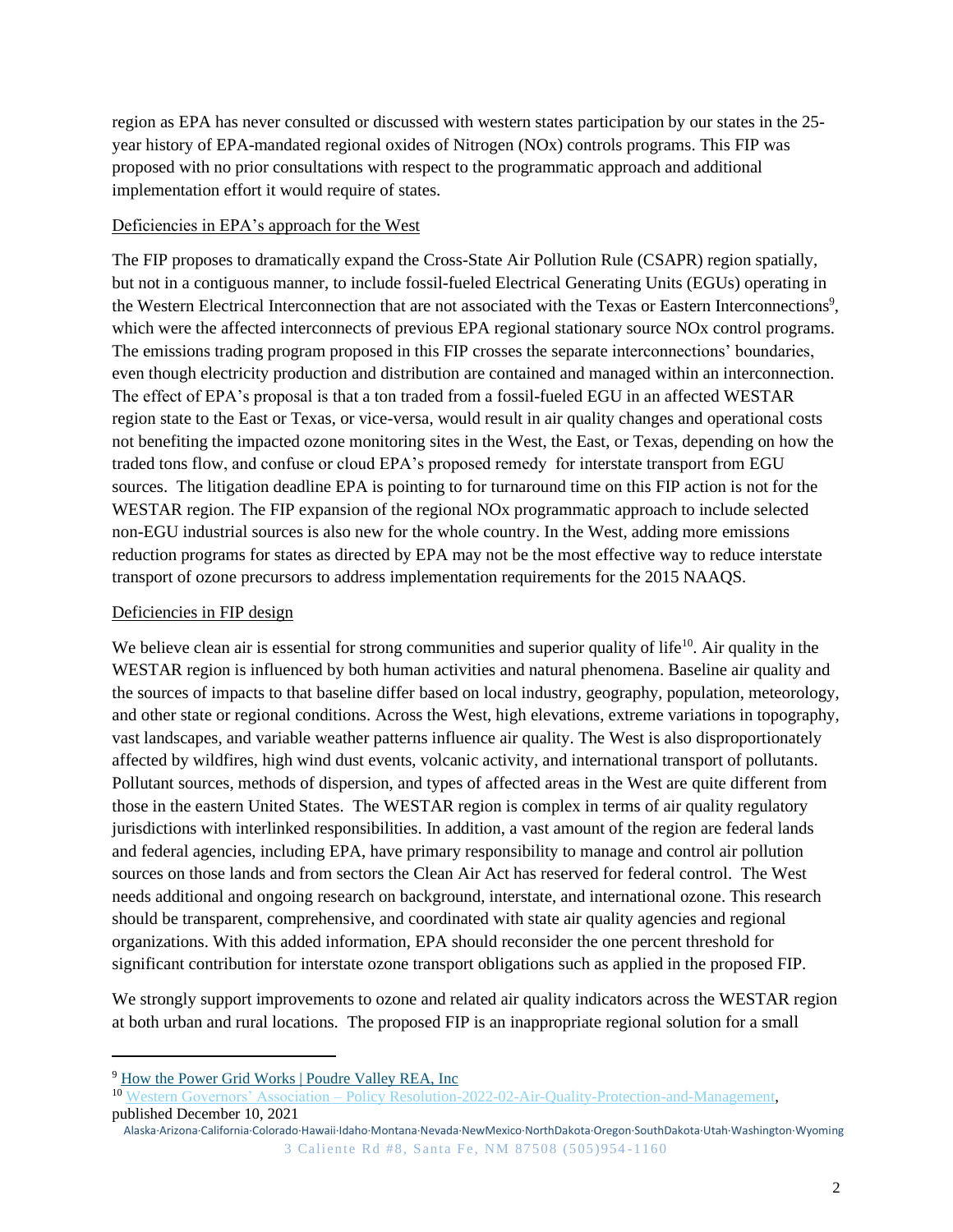number of affected sites hundreds of miles apart across complex terrain. The proposed FIP proposes what appears to be a narrow list of sources but is actually open-ended in terms of the state-regulated sources. We also note the problematic situation for contributions from international sources and how decisions are made by EPA about Exceptional Event data flagging for increasingly non-rare major air pollution episodes. Smoke impacts from wildfire are frequent and normal at this point and continuing for decades, accelerated by climate change.

The proposed FIP relies upon a complex array of multiple models and assumptions. Questions about EPA model performance have been raised for more than a decade, the EPA models' limitations for western air quality regulation have been discussed and are noted by EPA technical staff. The sheer volume of data in the FIP proposal, never previously discussed for a FIP proposal, make the timing of data availability and lack of sufficient time to analyze the models' inputs and modeled air quality predictions a major concern. We are being asked to take the EPA's extremely complex analysis at face value with insufficient time to evaluate the FIP proposal in addition to our other air quality management responsibilities. In Attachment 1, we lay out the chronology and effort to just obtain the data before analysis and evaluation could begin.

### NOx Emissions in the WESTAR Region

In the WESTAR region, sources regulated by EPA emit the plurality of the regional NOx, specifically from the mobile source and goods movement sectors.  $NO<sub>x</sub>$  emissions from these sectors will comprise 44.5% of the projected western inventory by 2028. By that time, State Implementation Plans (SIPs) from WESTAR region states will complete federally enforceable implementation of stationary source NOx controls and/or require reduced NOx emissions under the Regional Haze Rule, beyond the current "rules on the books" scenario developed in  $2020^{11,12,13}$ , shown in Figure 1. Further planning to continue reductions of stationary source NOx emissions will be ongoing with the upcoming 2028 Regional Haze SIP milestone, a major work effort for WESTAR region states.

<sup>11</sup> WRAP Technical Support System (TSS); The Western Regional Air Partnership (WRAP) and the Cooperative Institute for Research in the Atmosphere (CIRA), 19 Apr 2022, http://views.cira.colostate.edu/tssv2 <sup>12</sup> WESTAR comments on proposed Heavy-Duty Diesel Engine and Vehicle Standards – May 2022

Alaska·Arizona·California·Colorado·Hawaii·Idaho·Montana·Nevada·NewMexico·NorthDakota·Oregon·SouthDakota·Utah·Washington·Wyoming 3 Caliente Rd #8, Santa Fe, NM 87508 (505)954 -1160 <sup>13</sup> U.S. emissions up 4% as drivers log record number of miles, Benjamin Storrow, E&E News, May 27, 2022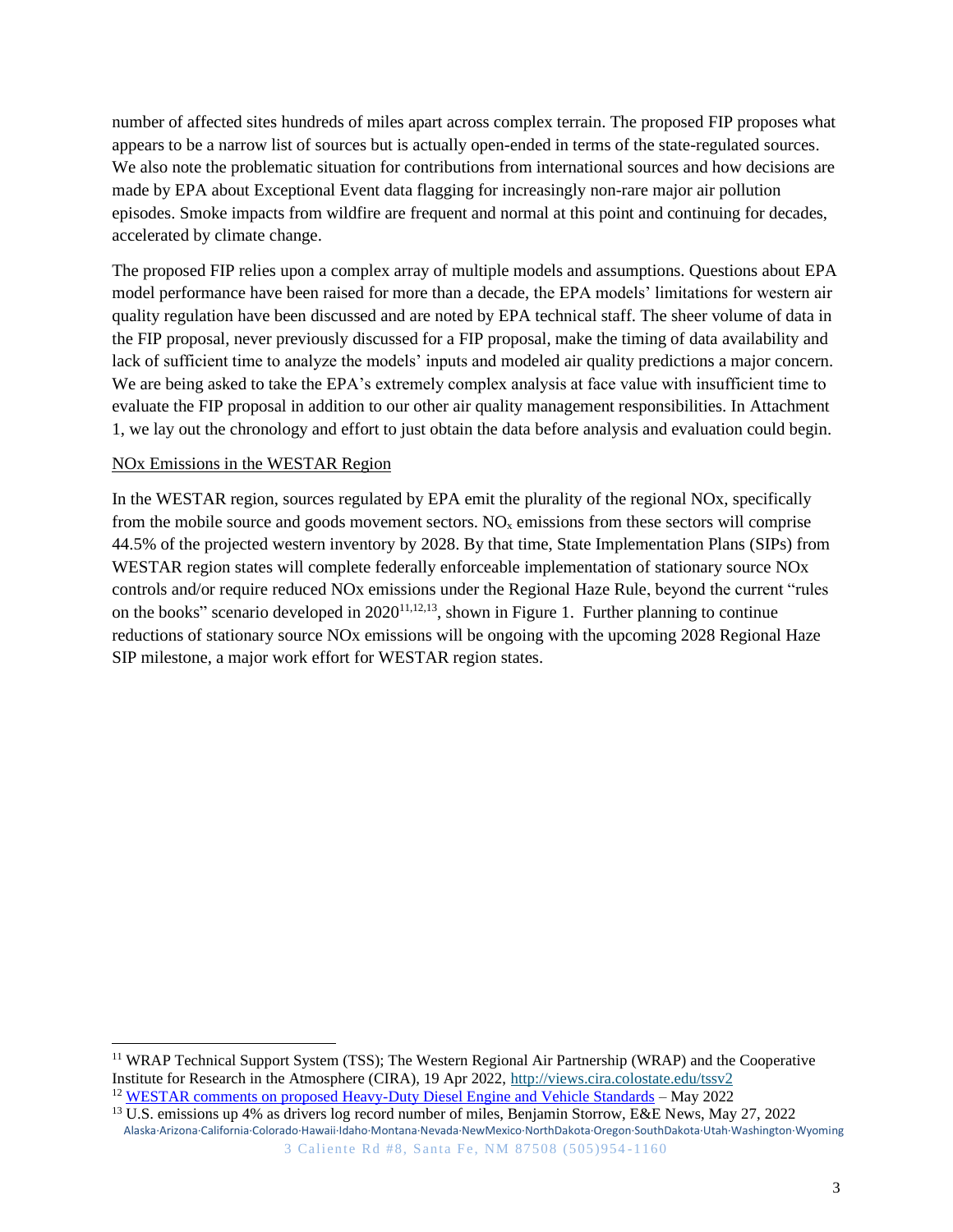



Additional mobile source emissions reductions will be necessary for western states to continue to improve visibility in Class I areas as well. Of the 156 Mandatory Class I Federal areas, 118 (75 percent) are in the West. As shown in Figure 2, western states have made considerable progress in controlling stationary source emissions without an EPA-required regional emissions control program. Fossil-fueled EGU NOx emissions have declined by 77% and SO2 by 87% from 1998 through 2021, tracked with the Title IV CEM system data widely implemented by the late 1990s. Mobile source emission reductions must be made at a similar pace from this point forward to assist in reducing ozone transport across the WESTAR region. Reductions in emissions that can be controlled are particularly important as catastrophic wildfire smoke impacts western states with increasing severity and frequency. A recent study by the National Center for Atmospheric Research shows that the increase in wildfires has begun to reverse the last ten years of clean air gains and is changing the annual pattern of air quality in North America.<sup>14</sup>

Alaska·Arizona·California·Colorado·Hawaii·Idaho·Montana·Nevada·NewMexico·NorthDakota·Oregon·SouthDakota·Utah·Washington·Wyoming 3 Caliente Rd #8, Santa Fe, NM 87508 (505)954 -1160 <sup>14</sup> Buchholz, R.R., Park, M., Worden, H.M. *et al.* New seasonal pattern of pollution emerges from changing North American wildfires. *Nature Communications* **13,** 2043 (2022). https://doi.org/10.1038/s41467-022-29623-8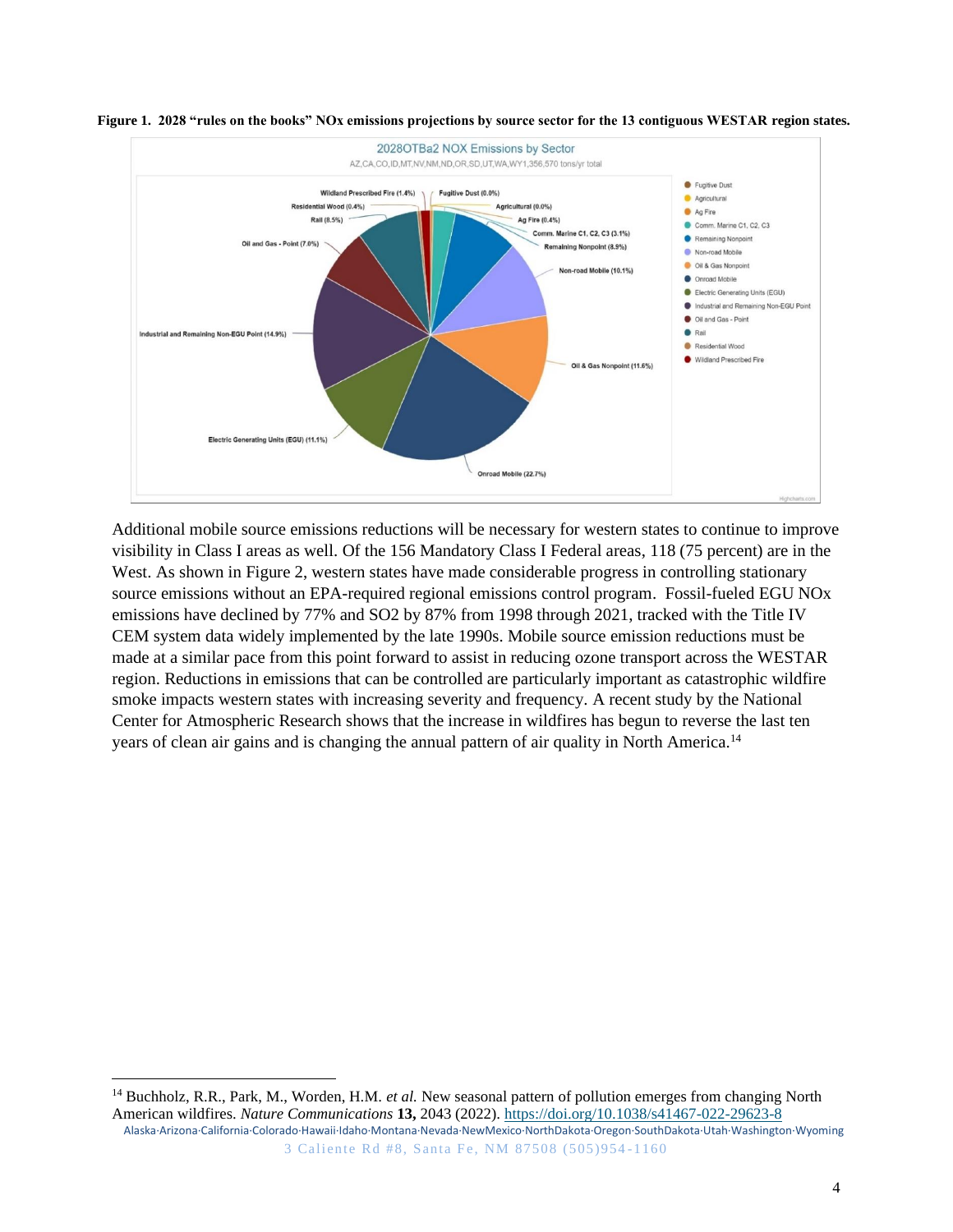

**Figure 2. 1998-2021 SO2 and NOx fossil-fueled EGU emissions trends for the 13 contiguous WESTAR region states.**

A ubiquitous goal of EPA in federal rulemakings for stationary and mobile sources' emissions controls is to help states comply with the Ozone and Particulate Matter NAAQSs and to help improve visibility as part of the Regional Haze program. The recent EPA Proposed Rule: "*Control of Air Pollution from New Motor Vehicles: Heavy-Duty Engine and Vehicle Standards*" states that "The proposed Option 1 standards would significantly decrease ozone concentrations across the country, with a populationweighted average decrease of over 2 ppb in 2045."<sup>15</sup> In terms of emissions reductions, EPA estimates that Option 1 would reduce  $NO<sub>X</sub>$  emissions from heavy-duty vehicles in 2040 by more than 50 percent and by 60 percent in 2045. Most nonattainment areas for the 2008 and 2015 Ozone NAAQS are required to attain the standard within the next six years (by 2028).

# Lack of Prior Consultation for FIP proposal to expand to the West

On May 24, 2022, EPA published notices of proposed disapproval of four western states' State Implementation Plans (California, Nevada, Utah, and Wyoming) for the Interstate Transport of Air Pollution for the 2015 8-Hour Ozone National Ambient Air Quality Standards<sup>16</sup>, with comments due by

<sup>&</sup>lt;sup>15</sup> Control of Air Pollution from New Motor Vehicles: Heavy-Duty Engine and Vehicle Standards, 87 Fed Reg. 17427 (March 28, 2022)

<sup>16</sup> Air Quality State Implementation Plans; Approvals and Promulgations: **California**; Interstate Transport of Air Pollution for the 2015 8-hour Ozone National Ambient Air Quality Standards; Disapproval, 31443-31462, https://www.govinfo.gov/content/pkg/FR-2022-05-24/pdf/2022-11150.pdf

Alaska·Arizona·California·Colorado·Hawaii·Idaho·Montana·Nevada·NewMexico·NorthDakota·Oregon·SouthDakota·Utah·Washington·Wyoming 3 Caliente Rd #8, Santa Fe, NM 87508 (505)954 -1160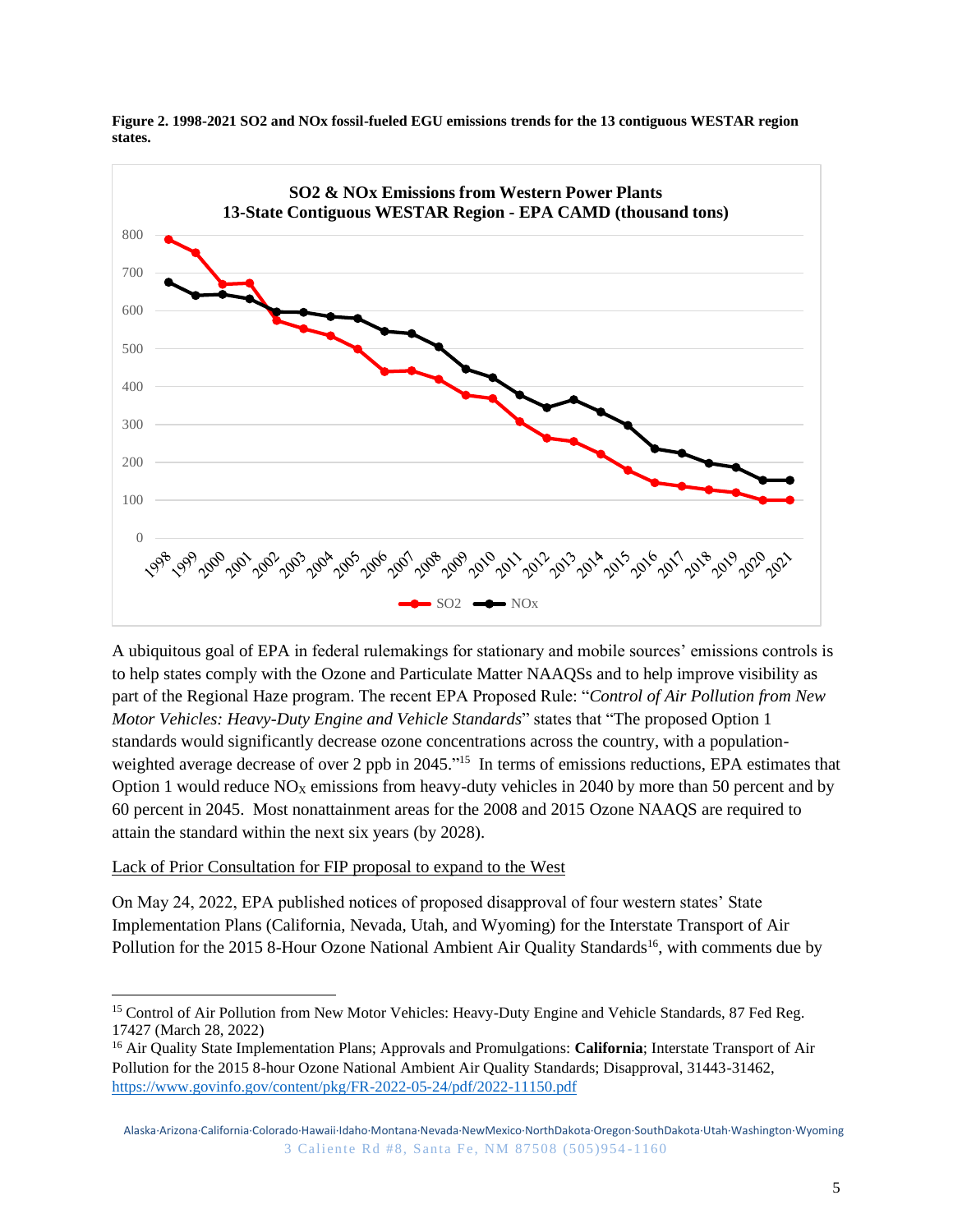July 25, 2022. These proposed actions for the same states in the proposed FIP are to justify the EPA FIP proposal controls and drive implementation on an accelerated timeline. The overlap in timing for comments, the changes from the historical approach to managing transported impacts as laid out in the proposed FIP, and the proposed SIP disapprovals are not thoughtful or comprehensive solutions for western U.S. ozone transport. In fact, these proposed disapprovals are for state plans containing reasonable and well-analyzed efforts to demonstrate a lack of significant transport, addressing critical factors for design values such as Exceptional Events data flagging in downwind nonattainment and maintenance areas, and documenting upwind jurisdictions' mitigation efforts. The FIP does not fix the sources beyond state control affecting ozone monitoring sites across the West and is based on finding state sources culpable before all other contributing sources. The combination of the proposed actions mean EPA has decided a heavily litigated and always-subject-to-change top-down regional NOx control program approach is the answer, without asking us.

### Requested Response from EPA

For all the reasons listed in this letter and given the circumstances of EPA's actions to include the West for the first time, WESTAR requests EPA give western states an appropriate additional timeframe to consider and further comment on the proposed FIP analysis. We object to the proposed top-down FIP solution implemented on an accelerated timeline that is applicable only for litigation associated with eastern U.S. ozone transport issues. Please extend the FIP comment period for the WESTAR region states from June 21 through at least September 21, 2022, and offer us, the co-regulators, a meaningful and comprehensive co-regulator consultation process beginning in Fall 2022 to decide next steps on regulatory actions for transport aspects of 2015 8-hour Ozone NAAQS implementation.

WESTAR shares EPA's interest in improving air quality in the West through state programs developed via the SIP co-regulator process, on a timeline that assures sufficient state-EPA consultation across the WESTAR region, as well as critical and overdue timely federal actions that proportionally reduce federally regulated sources.

Sincerely,

Ali MIRZAKHALILI (Jun 21, 2022 13:13 PDT)

Ali Mirzakhalili, President Western States Air Resources Council

Air Quality State Implementation Plans; Approvals and Promulgations: **Nevada**; Interstate Transport of Air Pollution for the 2015 8-hour Ozone National Ambient Air Quality Standards; Disapproval, 31485- 31495, https://www.govinfo.gov/content/pkg/FR-2022-05-24/pdf/2022-11151.pdf

Air Quality State Implementation Plans; Approvals and Promulgations: **Utah**; Interstate Transport of Air Pollution for the 2015 8-hour Ozone National Ambient Air Quality Standards; Disapproval, 31470- 31484, https://www.govinfo.gov/content/pkg/FR-2022-05-24/pdf/2022-11152.pdf

Air Quality State Implementation Plans; Approvals and Promulgations: **Wyoming**; Interstate Transport of Air Pollution for the 2015 8-hour Ozone National Ambient Air Quality Standards; Disapproval, 31495- 31510, https://www.govinfo.gov/content/pkg/FR-2022-05-24/pdf/2022-11153.pdf

Alaska·Arizona·California·Colorado·Hawaii·Idaho·Montana·Nevada·NewMexico·NorthDakota·Oregon·SouthDakota·Utah·Washington·Wyoming 3 Caliente Rd #8, Santa Fe, NM 87508 (505)954 -1160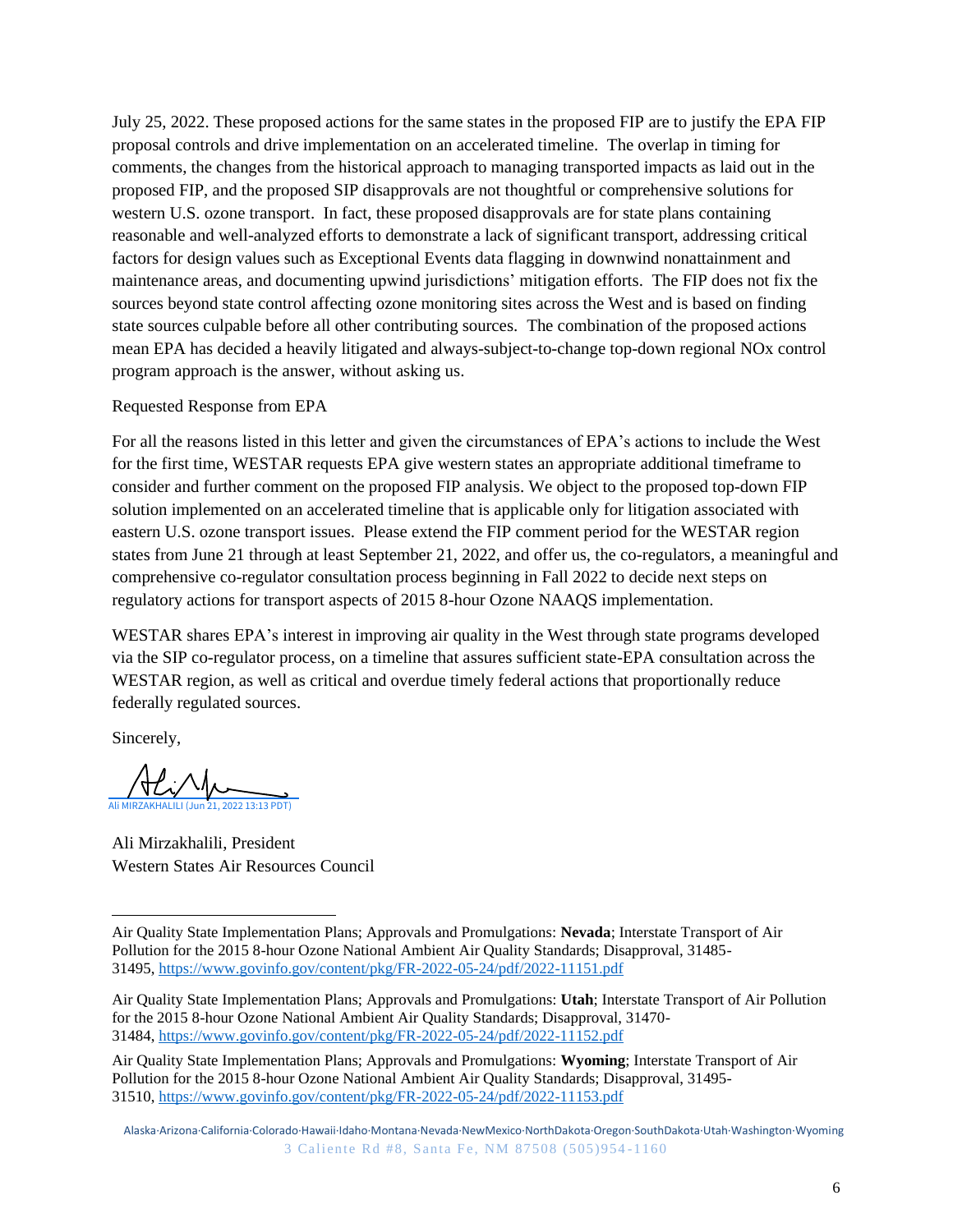Attachment 1 – Staff chronology of data availability, transfer effort, and analysis

Below is a chronology of our request to EPA for the modeling data files used in EPA's proposed 2015 8 hour Ozone NAAQS Transport FIP (proposed Transport FIP). Our original request was March 17, 2022, well before the proposed FIP was published in the Federal Register on April 6, 2022. EPA estimated at that time that they will ship the data May 6, 2022, to have the data disks arrive May 7 or 8. This is 37 Tb of data so it will take days to weeks to copy, let alone begin to analyze, extract data, and quality assure. Then questions have to be formulated and discussed before EPA can be asked to respond with additional information to support state comments on the proposed Transport Rule. There is some analysis work started in the meantime with the data on the website (e.g., AQAT). The EPA 2016v2 modeling platform was already available, and a couple of smaller files were provided by EPA by Email. It is impossible to do a thorough review of EPA's modeling files within a comment period ending in June 2022 given their delays in providing all the necessary data files.

- March 17, 2022: Sent Email to Elizabeth Selbst (Selbst.elizabeth@epa.gov; 919.541.3918) at EPA requesting all the modeling files related to the proposed Transport Rule. She is the contact person for the rule identified on EPA's website documents (e.g., https://www.epa.gov/system/files/documents/2022-03/fact-sheet\_2015-ozone-proposed-goodneighbor-rule.pdf).
- March 21, 2022: Elizabeth replied that she is forwarding our request to the EPA/OAQPS modeling group to let us know the size of the disk drives needed for the data transfer and whether some of the data may be transferred via email or by FTP.
- March 22, 2022: The OAOPS modeling group responds that they are putting together a list of the modeling files used in the 2015 Ozone NAAQS Transport Rule analysis so we can reply with which files we want.
- March 28, 2022: OAQPS modeling group sends an Email with forms to check off which files we are requesting.
- April 1, 2022: Replied to OAQPS modeling group that we want all the data. They reply to the same day to send the disk drives to a staff person at the EPA office in Durham, NC. We requested the size of the data so that we can send the right size of disk drives.
- April 6, 2022: OAQPS modeling group responds that the total data is 37.5 terabytes (Tb).
- April 10, 2022: Received spreadsheet from OAQPS modeling group that contains the 2023 daily contributions of states to nonattainment receptors ozone design values (DV) whose average across the top 10 highest days is used in the Step 2 state ozone significant contribution assessment.
- April 11, 2022: Received 2023 SMAT ozone DV output from OAQPS modeling group. Responded that what we really need is the SMAT inputs (i.e., CAMx 2016 and 2023.ozone results processed for SMAT) that should be small enough to transfer by FTP.
- April 11, 2022: Disk drives arrive at EPA.
- April 15, 2022: Received 2016, 2023, 2026 and 2032 SMAT inputs via FTP site.
- April 18, 2022: Emailed two FedEx overnight shipping labels with bill the recipient to EPA and asked when the estimated shipping date for the disk drives would be.
- April 19, 2022: EPA replied that the estimated date for shipping the disk drives with the proposed Transport Rule modeling data could be as late as May 6, 2022.
- April 25, 2022: EPA shipped the first batch of 2 disk drives for delivery April 26<sup>th</sup>, followed closely by the second batch
- After copying content all disk drives, analysis work effectively begins May 2, 2022.